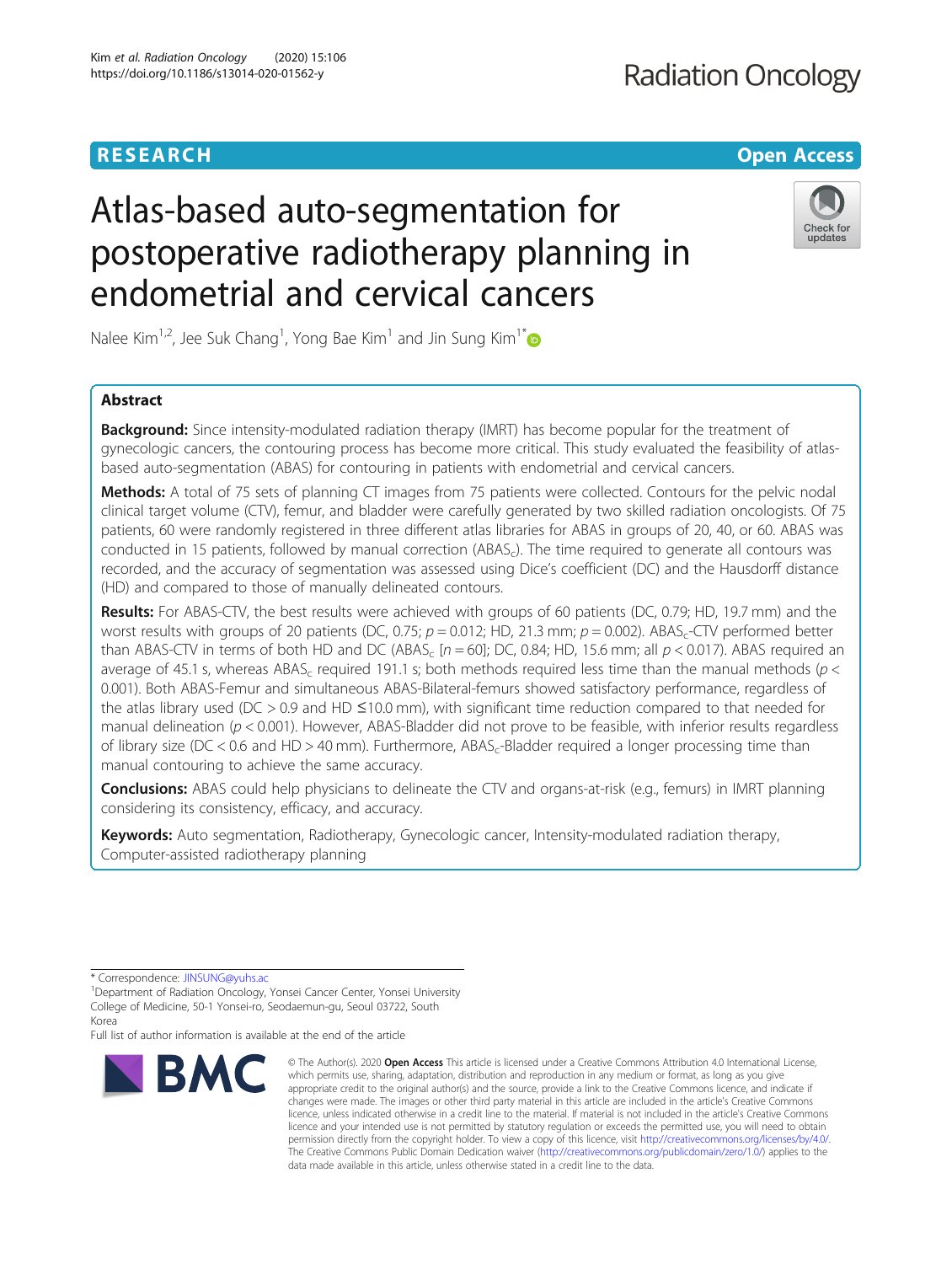#### Background

Intensity-modulated radiation therapy (IMRT) has demonstrated significantly reduced gastrointestinal and urinary toxicity  $[1, 2]$  $[1, 2]$  $[1, 2]$  $[1, 2]$  $[1, 2]$ ; therefore, it has become popular in postoperative radiotherapy (RT) for gynecologic cancers. Because IMRT enables the delivery of high-precision therapeutic doses to tumors while sparing organs-at-risk (OAR), accurate segmentation of the target volume and OAR is an essential and critical step for intricate RT plans. Despite consensus guidelines for target volume and OAR segmentation [\[3](#page-7-0), [4](#page-7-0)], inter- and intra-observer variations remain  $[5, 6]$  $[5, 6]$  $[5, 6]$  $[5, 6]$ . In general, contours are delineated manually by the radiation oncologist or dosimetrist, and this step requires the majority of time in the entire RT planning process. To overcome this issue, auto-segmentation within the planning process has become crucial.

Various algorithms for auto-segmentation predominantly use deformable image registration for contour generation, which involves the transformation between two images in which the voxels of the moving image sets are skewed to match the voxels of the target image set and during which a deformation vector field is created [\[7](#page-7-0)–[9](#page-7-0)]. In atlas-based auto-segmentation (ABAS), segmented structures from atlas libraries are propagated onto a subject image using deformable image registration algorithm. Because multiple-ABAS uses a voting scheme for determining whether a voxel is inside or outside the structure, it is more susceptible to topological artifacts compared with single-ABAS [[10](#page-7-0)]. However, multiple-ABAS could overcome the issues encountered with single-ABAS, such as large discrepancies in volume and location between the atlas library and subject data [\[11](#page-7-0)].

Although there are several reports of using ABAS in pelvic RT, especially for prostate cancer [[12](#page-7-0)–[18](#page-7-0)], limited information is available on the impact of library size and change in accuracy after manual revision. Generation of an individualized ABAS library instead of a built-in library is crucial for further clinical implementation in each center. Herein, we aimed to evaluate the accuracy and efficacy of an ABAS algorithm for target volumes and OAR (e.g., bladder and femur) in patients with gynecologic cancer and to evaluate whether ABAS performance could be improved with increasing numbers of patients in each atlas library. In addition, we also evaluated the clinical implementation of ABAS processes.

#### Methods

#### Patient selection

This study was approved by the Health Institutional Review Boards of Yonsei University Hospital (No. 4–2019- 0937). The inclusion criteria were as follows: (1) patients diagnosed with endometrial or cervical cancer after total hysterectomy with negative surgical margins, (2) patients who underwent pelvic CT for postoperative RT, (3) planning CT of 3 mm slice thickness with intravenous contrast, and (4) patients who followed an institutional 2-h bladder filling protocol [[19](#page-7-0)]. Patients who either had remnant uterus or adnexae, had spine or femur deformities (history of surgery), underwent planning CT in a prone position, or underwent partial or total cystectomy were excluded. Overall, 75 patients were randomly selected. Of these 75 patients, 60 were randomly registered to 3 different atlas libraries in groups of 20, 40, or 60. As we only included patients who completed treatment, contours generated by ABAS were never used for treatment planning.

#### Manual segmentation

Contours for the whole pelvic nodal clinical target volume (CTV) (RTOG guidelines) [\[4](#page-7-0)] and OAR (femur and bladder) [[3](#page-7-0)] were delineated by a single experienced clinician (YB Kim). Due to the considerable variation in the vaginal cuff volume in each patient [[20,](#page-7-0) [21\]](#page-7-0), we excluded vaginal cuff CTV in this study and only evaluated the pelvic nodal CTV. For OAR segmentation, we selected the femurs and bladder to evaluate the feasibility of ABAS for bone and soft tissue structures with different Hounsfield units. Both femurs were delineated separately to investigate the different types of ABAS (i.e., ABASfemur and simultaneous ABAS-Bilateral-femurs).

#### Atlas-based auto-segmentation (ABAS)

The process of ABAS was conducted using the commercial "Atlas Segmentation" in MIM Maestro 6.7 (MIM Software Inc., Cleveland, OH, US). Fifteen sets of CT were used as a test set to evaluate the accuracy and efficacy of ABAS for each library ( $n = 20$ , 40, and 60). It should be noted that as the n increased for each atlas library (e.g., from an atlas library of  $n = 20$  to  $n = 40$ ), the previous group's atlas elements were retained and those of an additional 20 patients were included to generate a new atlas library (Additional file [1\)](#page-7-0). Detailed information on baseline characteristics of atlas library and test set are summarized in Additional file [2](#page-7-0).

As the first step in library construction, a template subject was assigned; then, the remaining subjects were registered to the template subject separately. For minimizing the bias and maintaining the consistency of registration alignment, an additional intervention during registration was prohibited. The ABAS algorithm automatically matched the atlas subject in accordance with the input test set. Based on the intensity and a freeform cubic spline interpolation [[22\]](#page-8-0), contours of CTV and OARs were deformed, registered, and transferred to the test set.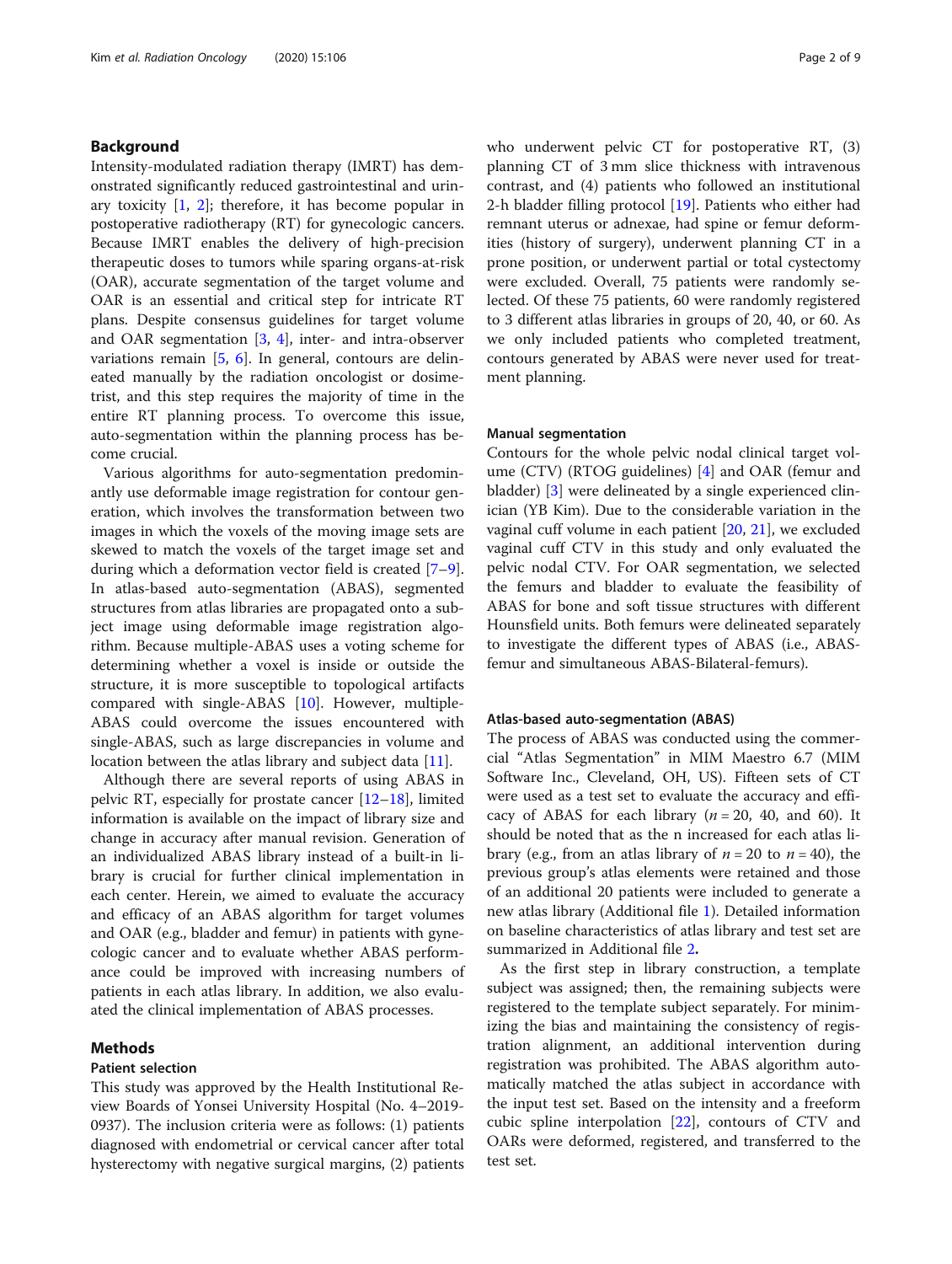#### Running time

Both ABAS and manually corrected ABAS  $(ABAS<sub>c</sub>)$  were performed on a single workstation (Intel® Core™ i7–4770 central processing unit of 3.4 GHz, 32 GB of randomaccess memory, HP Inc., Spring, TX; Microsoft<sup>®</sup> Windows® 7 Professional K, Microsoft, Redmond, WA, US). The computation time for ABAS and the manual correction time were recorded.

#### Validation method

Contours generated by ABAS and  $ABAS<sub>c</sub>$  were compared with conventional manual contours (M-CTV, Mfemur, and M-bladder). For accuracy analysis, both Dice's coefficient (DC) [[23\]](#page-8-0) and the Hausdorff distance (HD) [\[24\]](#page-8-0) were used. Results of DC were between 0 and 1, where 0 represented no intersection and 1 reflected a perfect overlap of structures. The accepted limit for contours  $>$  30 ml was DC  $>$  0.85 [\[25\]](#page-8-0). However, the value of DC was limited owing to local discrepancies [\[26](#page-8-0)]. In contrast, HD considered the degree of mismatch between two surfaces based on contour boundaries, eliminating the ambiguity of the volume-based DC metric.

#### Statistical analysis

Paired t-tests were used to compare the DC, HD, and time values for ABAS and  $ABAS<sub>c</sub>$ . Due to the simultaneous nature of the comparisons, a Bonferroni correction was adopted to address the multi-comparison issue. Since there were three groups in the current study, an alpha value of 0.05/3 was used: a  $p$ -value < 0.017 was regarded as a rejection to the null hypothesis and therefore considered statistically significant. Statistical analyses were performed using SPSS version 25.0.0 (IBM Corp., Armonk, NY).

#### Results

#### Segmentation accuracy

The atlas library with 60 sets produced the best results for ABAS-CTV, with a mean DC of 0.79 and a mean HD of 19.7 mm. The results were consistent with those obtained by  $ABAS_c$ , with the mean DC ranging from 0.82–0.84 and HD ranging from 15.6–17.4 mm (Fig. 1). Mean DC and HD values for ABAS-CTV and  $ABAS_{c}$ -CTV are summarized in Table 1. The performance of  $ABAS<sub>c</sub>-CTV$  was better than that of ABAS-CTV, regardless of the library size, based on DC and HD (all  $p <$ 0.017, Fig. [2](#page-3-0)a, b). For both ABAS-CTV and  $\text{ABAS}_{\text{c}}$ -CTV, there was a trend of a higher degree of agreement with an increasing number of sets in each library (Fig. [2a](#page-3-0)-b).

ABAS-Femur (Fig. [3](#page-3-0)a) showed a high degree of agreement, with a mean  $DC > 0.90$  and  $HD < 10$  mm in all atlas libraries (Fig. [4a](#page-4-0), b). Mean DC and HD for the femur and bladder are summarized in Table [2](#page-4-0). There was no significant improvement in accuracy according



Atlas-based auto-segmentation alone (ABAS) and manual correction after ABAS (ABASc)

**Table 1** Mean Dice's coefficient and Hausdorff distance values for multiple atlas libraries of clinical target volumes

|                        | Size of atlas library  |                        |                        |
|------------------------|------------------------|------------------------|------------------------|
|                        | 20                     | 40                     | 60                     |
| ABAS-CTV               |                        |                        |                        |
| DC (95% CI)            | $0.75(0.73 - 0.77)$    | $0.75(0.72 - 0.78)$    | $0.79(0.77 - 0.80)$    |
| <i>p</i> -value        | ref.                   | 0.656                  | $0.012(0.002^{++})$    |
| HD (95% CI)            | 21.3 (18.8–24.0)       | 23.8 (20.9-26.9)       | 19.7 (17.8–22.0)       |
| <i>p</i> -value        | ref.                   | 0.137                  | $0.002$ $(0.012^{++})$ |
| ABAS <sub>c</sub> -CTV |                        |                        |                        |
| DC (95% CI)            | $0.82$ $(0.80 - 0.82)$ | $0.83$ $(0.81 - 0.84)$ | $0.84(0.82 - 0.85)$    |
| <i>p</i> -value        | ref.                   | 0.555                  | $0.010(0.015^{++})$    |
| $p$ -value*            | 0.001                  | 0.009                  | 0.004                  |
| HD (95% CI)            | 17.4 (15.1–20.1)       | 17.1 (15.0-19.1)       | 15.6 (14.2–17.1)       |
| <i>p</i> -value        | ref.                   | 0.046                  | $0.200(0.001^{++})$    |
| <i>p</i> -value*       | 0.005                  | 0.002                  | 0.014                  |

Abbreviations: ABAS atlas-based auto-segmentation alone,  $ABAS_c$  manually corrected ABAS, CTV clinical target volume, DC Dice's coefficient, HD Hausdorff distance, CI confidence interval<br>\* Comparison between ABAS and ABAS.

 $^{++}$  Comparison between atlas size 40 and 60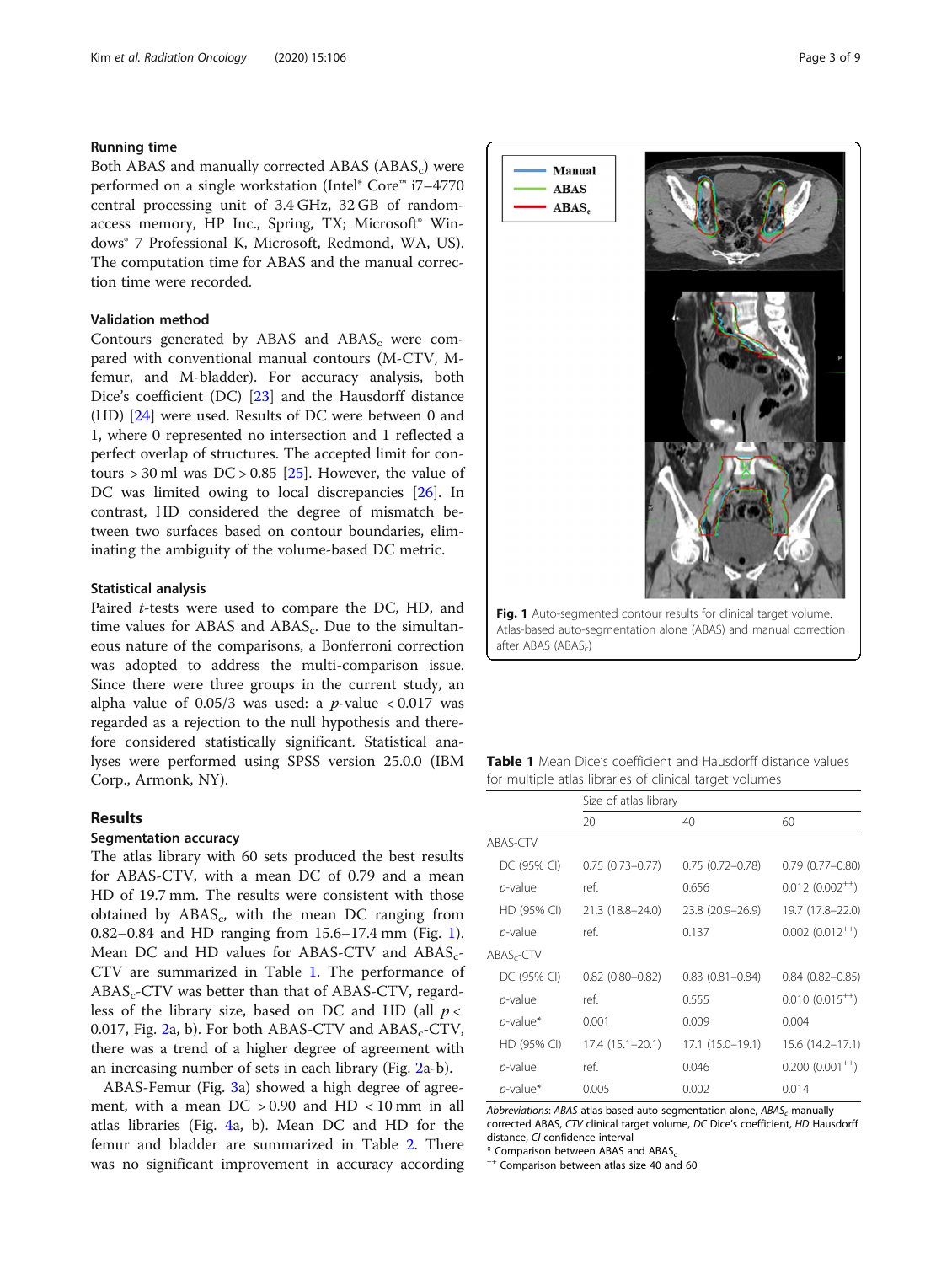

<span id="page-3-0"></span>

to the size of the atlas library. The results of simultaneous ABAS-Bilateral-femurs also demonstrated a good agreement (mean DC ranging from 0.93 to 0.95 and HD ranging from 5.7 to 9.7 mm) and did not have reduced accuracy when compared to one-sided ABAS-Femur (all  $p > 0.017$ ). The performance of ABAS-Bladder (Fig. 3b) showed the lowest agreement, with a mean DC < 0.6 and a mean HD > 40 mm, in all atlas libraries (Fig. [5a](#page-5-0), b). For the bladder, significant improvement after manual correction was found in both DC (mean ranging from 0.78 to 0.85) and HD (mean ranging from 11.3 to 13.2 mm).

#### Time

The shortest mean time was achieved by ABAS ( $n = 20$ ) with a mean of 41.6 (95% CI 40.4–42.6) seconds for CTV (Fig. 2c), 31.1 (95% CI 28.4–34.4) seconds for the

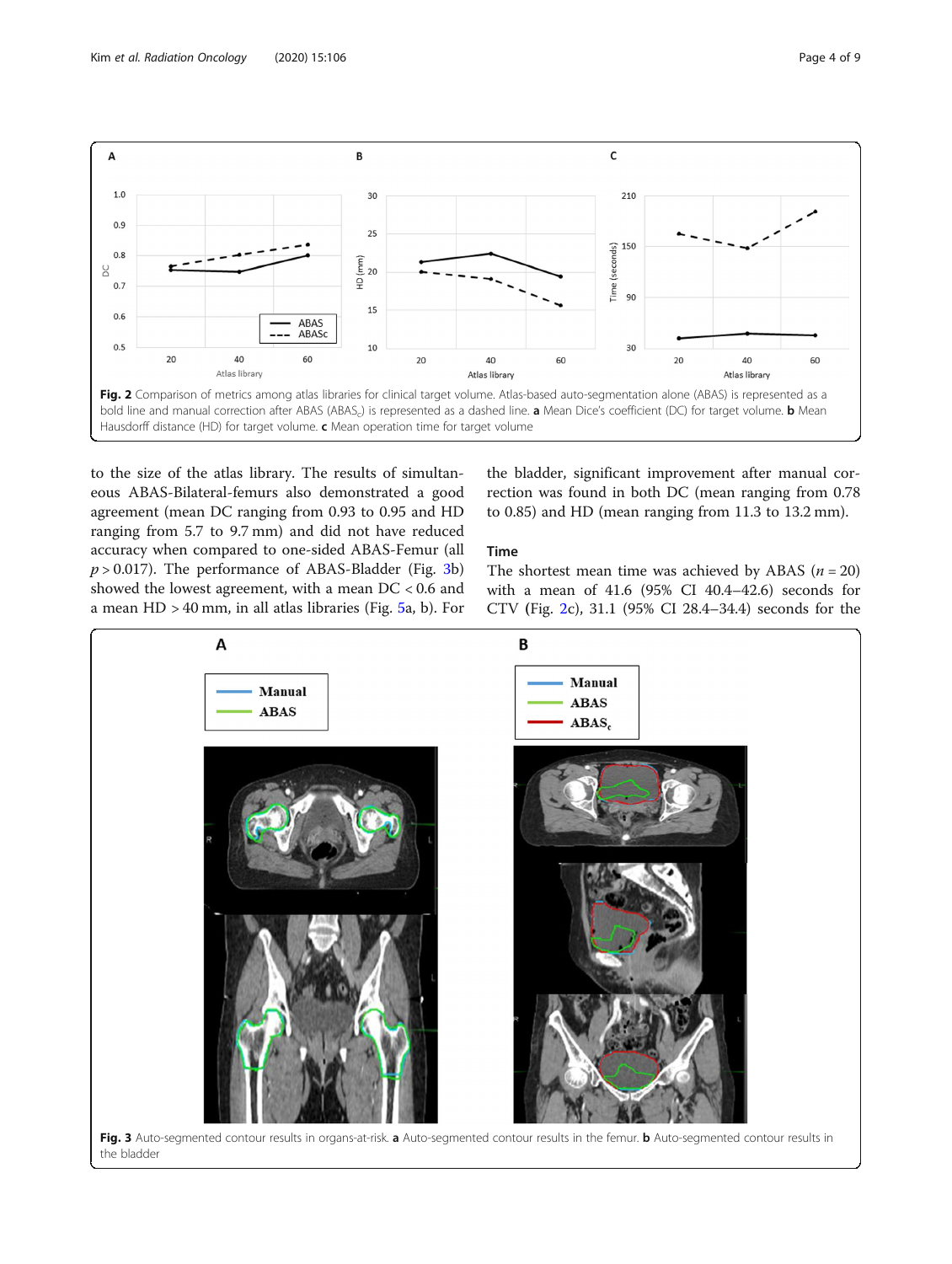<span id="page-4-0"></span>

Table 2 Mean Dice's coefficient and Hausdorff distance values for multiple atlas libraries of normal organs

|                            | Size of atlas library |                     |                        |  |
|----------------------------|-----------------------|---------------------|------------------------|--|
|                            | 20                    | 40                  | 60                     |  |
| Femur                      |                       |                     |                        |  |
| DC (95% CI)                | $0.92(0.90 - 0.95)$   | $0.94(0.93 - 0.96)$ | $0.95(0.94 - 0.96)$    |  |
| $p$ -value                 | ref.                  | 0.289               | $0.335(0.335^{++})$    |  |
| HD (95% CI)                | $10.0(7.8-15.4)$      | $8.4(6.0-10.8)$     | $5.6(4.0 - 7.4)$       |  |
| $p$ -value                 | ref.                  | 0.285               | $0.046(0.024^{++})$    |  |
| Femur-sm                   |                       |                     |                        |  |
| DC (95% CI)                | $0.93(0.91 - 0.94)$   | $0.94(0.93 - 0.95)$ | $0.95(0.93 - 0.96)$    |  |
| $p$ -value                 | ref.                  | 0.298               | $0.304(0.139^{++})$    |  |
| $p$ -value*                | 0.341                 | 0.798               | 0.782                  |  |
| HD (95% CI)                | $9.7(7.2 - 12.2)$     | $8.5(6.3 - 10.8)$   | $5.7(4.5 - 7.1)$       |  |
| $p$ -value                 | ref.                  | 0.466               | $0.023$ $(0.013^{++})$ |  |
| $p$ -value*                | 0.162                 | 0.869               | 0.794                  |  |
| ABAS-Bladder               |                       |                     |                        |  |
| DC (95% CI)                | $0.57(0.47 - 0.65)$   | $0.53(0.45 - 0.62)$ | $0.54(0.44 - 0.63)$    |  |
| $p$ -value                 | ref.                  | 0.454               | $0.803(0.096^{++})$    |  |
| HD (95% CI)                | 44.6 (31.0-66.7)      | 59.1 (39.1-82.1)    | 60.2 (40.2-84.0)       |  |
| $p$ -value                 | ref.                  | 0.121               | $0.883(0.024^{++})$    |  |
| ABAS <sub>c</sub> -Bladder |                       |                     |                        |  |
| DC (95% CI)                | $0.78(0.73 - 0.83)$   | $0.85(0.81 - 0.88)$ | $0.84$ (0.82-0.87)     |  |
| p-value                    | ref.                  | 0.001               | $0.006$ $(0.398^{++})$ |  |
| p-value**                  | 0.051                 | < 0.001             | 0.001                  |  |
| HD (95% CI)                | 13.2 (11.8-14.6)      | $11.3(10.6 - 12.0)$ | $11.9(11.1-12.9)$      |  |
| $p$ -value                 | ref.                  | 0.031               | $0.085(0.282^{++})$    |  |
| p-value**                  | 0.196                 | 0.020               | 0.007                  |  |

Abbreviations ABAS atlas-based auto-segmentation alone. ABAS, manually corrected ABAS, sm simultaneous, DC Dice's coefficient, HD Hausdorff distance, CI confidence interval

\* Comparison between Femur and Femur-sm

<sup>++</sup>Comparison between atlas sets sized 40 and 60

femur (Fig. 4c), and 42.8 (95% CI 41.1–44.6) seconds for the bladder (Fig. [5](#page-5-0)c); these time values were significantly lower compared to those of M-CTV (749.4, 95% CI 622.3–860.4 s), M-Femur (128.1, 95% CI 122.3–135.1 s), and M-Bladder (142.0, 95% CI 115.2-171.4 s, all  $p <$ 0.001). The mean time values spent on each process for CTV, femur, and bladder are summarized in Table [3](#page-5-0). Although the mean time needed for ABAS for all targets increased as the number of sets in each library increased (Fig. [2](#page-3-0)c), there was still a significant time reduction compared with that in manual contouring (all  $p < 0.001$ ). Conversely,  $ABAS_c$ -CTV showed no statistical difference in the time spent according to the number of sets in the library. Although there was a significant difference in the time spent between ABAS-CTV and  $ABAS<sub>c</sub>-CTV$ , the time spent in  $ABAS<sub>c</sub>$  was still significantly shorter than that spent in M-CTV. Although simultaneous ABAS-Bilateral-femurs was associated with a significantly longer time than ABAS-Femur, significant time reduction was achieved compared with that in M-Femur. Additionally, the processing time for ABAS-Bilateral-femurs was less than double the time required to process ABAS-Femur. In contrast to  $ABAS<sub>c</sub>$ -CTV and simultaneous ABAS-Bilateral-femurs, ABAS<sub>c</sub>-Bladder had a significantly prolonged process time compared with that of M-Bladder ( $p < 0.001$ ).

#### **Discussion**

In this study, we investigated the feasibility of atlasbased auto-contouring in the delineation of target volume and OAR for adjuvant RT in gynecologic cancers. We evaluated the performance of ABAS using DC and HD. The mean DC and HD values of  $\rm{ABAS}_{c}$ -CTV were improved compared with those of ABAS-CTV, but with prolonged process time. Both ABAS-Femur and ABAS-Bilateral-femurs exhibited accurate delineation (DC > 0.90, HD  $\leq$ 10.0 mm) with reduced time compared with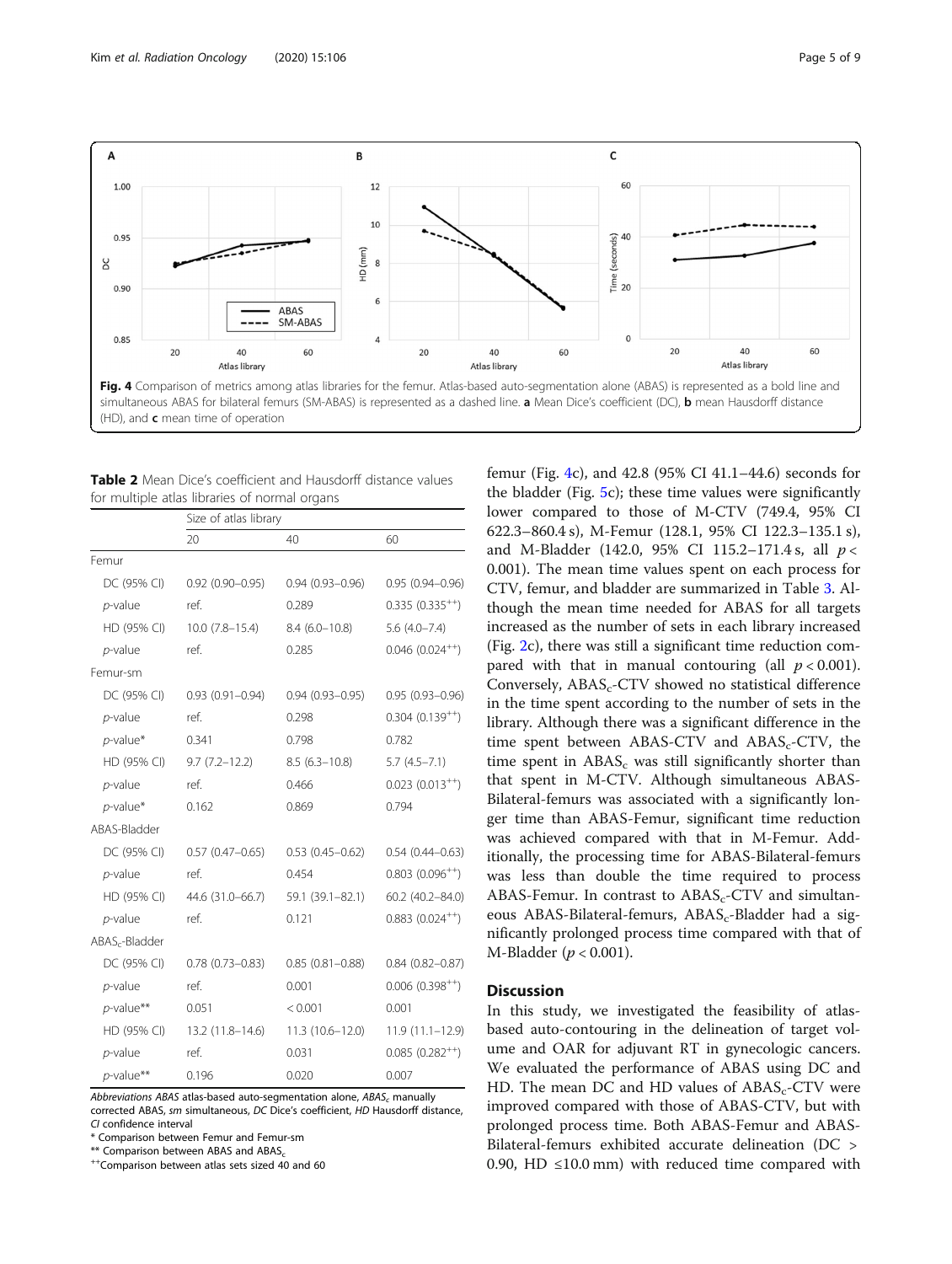<span id="page-5-0"></span>

that achieved with M-Femur. However, ABAS-Bladder performed poorly with a DC of 0.54, and ABAS<sub>c</sub>-Bladder took more time than M-Bladder.

Delineation of target volume and OAR is the only procedure that still entirely depends on manual process in

RT planning and is a time-consuming step. Apart from the time consumption issue, it has been reported that manual contouring has its limitation due to inter- and intra-observer variability [[5,](#page-7-0) [6\]](#page-7-0). Although ABAS has been introduced and investigated previously, earlier phases of

| <b>Table 3</b> Mean time values for multiple atlas libraries of clinical target volumes and normal organs |  |  |
|-----------------------------------------------------------------------------------------------------------|--|--|
|-----------------------------------------------------------------------------------------------------------|--|--|

|                            | Size of atlas library |                     |                        |                     |
|----------------------------|-----------------------|---------------------|------------------------|---------------------|
|                            | 20                    | 40                  | 60                     | contouring          |
| ABAS-CTV                   |                       |                     |                        |                     |
| Time (95% CI)              | 41.6 (40.4-42.6)      | 47.6 (46.0-49.2)    | 45.1 (44.0-46.1)       | 749.4 (622.3-860.4) |
| $p$ -value                 | ref.                  | 0.001               | $0.013$ $(0.023^{++})$ |                     |
| $ABASc-CTV$                |                       |                     |                        |                     |
| Time (95% CI)              | 164.8 (139.3-195.2)   | 148.1 (131.9-164.0) | 191.1 (162.8-221.1)    | 749.4 (622.3-860.4) |
| $p$ -value                 | ref.                  | 0.220               | $0.187(0.038^{++})$    |                     |
| $p$ -value*                | 0.001                 | 0.001               | 0.001                  |                     |
| Femur                      |                       |                     |                        |                     |
| Time (95% CI)              | 31.1 (28.4-34.4)      | 32.7 (31.3-34.1)    | 37.5 (36.3-38.8)       | 128.1 (122.3-135.1) |
| $p$ -value                 | ref.                  | 0.316               | $0.005(0.003^{++})$    |                     |
| Femur-sm                   |                       |                     |                        |                     |
| Time (95% CI)              | 60.7 (55.9-65.4)      | 64.8 (63.3-66.2)    | 74.1 (72.4-75.9)       | 256.0 (244.5-262.1) |
| $p$ -value                 | ref.                  | 0.125               | $0.002$ $(0.001^{++})$ |                     |
| $p$ -value**               | 0.001                 | 0.001               | 0.001                  |                     |
| ABAS-bladder               |                       |                     |                        |                     |
| Time (95% CI)              | 42.8 (41.1-44.6)      | 44.6 (43.3-45.9)    | 45.6 (43.9-47.2)       | 142.0 (115.2-171.4) |
| $p$ -value                 | ref.                  | 0.052               | $0.010(0.108^{++})$    |                     |
| ABAS <sub>c</sub> -bladder |                       |                     |                        |                     |
| Time (95% CI)              | 286.3 (256.3-315.6)   | 350.7 (319.3-382.5) | 375.7 (345.5-405.0)    | 142.0 (115.2-171.4) |
| $p$ -value                 | ref.                  | 0.001               | $0.001$ $(0.001^{++})$ |                     |
| $p$ -value*                | 0.001                 | 0.001               | 0.001                  |                     |

Abbreviations: ABAS atlas-based auto-segmentation alone, ABASc manually corrected ABAS, CTV clinical target volume, DC Dice's coefficient, HD Hausdorff distance, CI confidence interval

\* Comparison between ABAS and ABAS<sub>c</sub>

\*\* Comparison between Femur and Femur-sm

++ Comparison between atlas size 40 and 60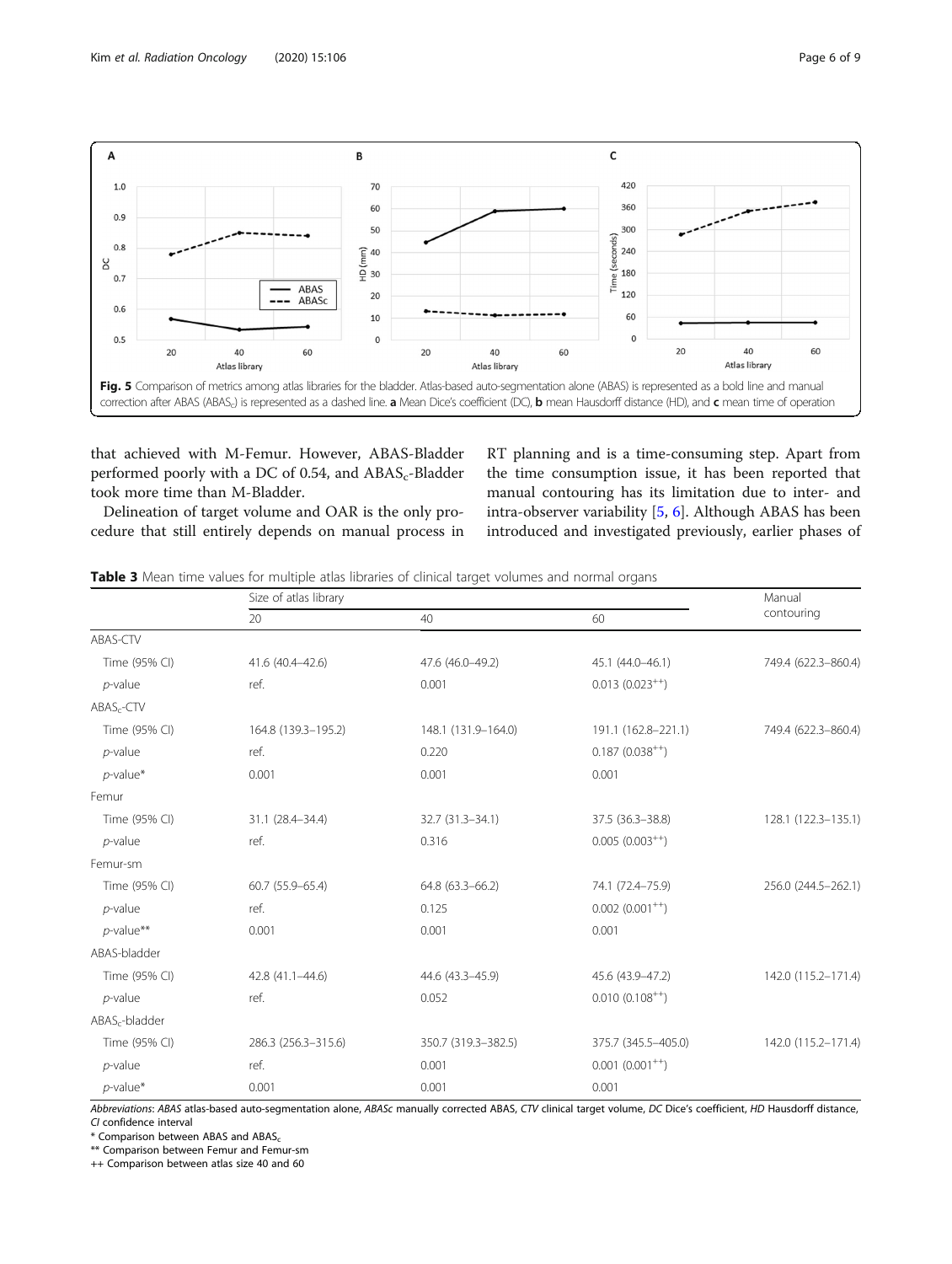the technology did not have satisfactory accuracy [\[12](#page-7-0)]. However, recent studies have shown the feasibility of ABAS in patients with head and neck cancers [[7](#page-7-0), [13](#page-7-0), [27](#page-8-0)–[32](#page-8-0)], prostate cancer [\[12](#page-7-0)–[17](#page-7-0)], endometrial cancer [[18\]](#page-7-0), rectal cancer [[33](#page-8-0), [34](#page-8-0)], and breast cancer [[16,](#page-7-0) 33, [35\]](#page-8-0). Wong et al. [[15](#page-7-0)] also reported that multiple-ABAS had better accuracy than single-ABAS, and they demonstrated that the single-atlas approach was sensitive to the library size. Consistent with previous reports, we showed that the segmentation accuracy of ABAS-CTV improved with increasing library size in the multipleatlas approach. However, manual editing on the basis of ABAS demonstrated better accuracy than ABAS alone and reduced the time spent compared with that spent on manual contouring. In other words, ABAS could assist physicians in delineating the target and OAR accurately and effectively rather than surpassing manual contouring. Recently, the scope of auto-segmentation has been expanded to artificial intelligence (AI)-based contouring using deep learning algorithms. The aid of AI tools beyond ABAS had a positive impact on contouring accuracy. Lin et al. [[36\]](#page-8-0) demonstrated that physicians could reduce the time spent by nearly 40% (from 30.2 min to 18.3 min) and intra-observer variation by nearly 36% with AI assistance. Lately, there was a growing evidence [[37](#page-8-0)–[39](#page-8-0)] that the convergence of deep learning algorithms and manual work by clinicians could improve accuracy, productivity, and efficiency in the practice of medicine [[40\]](#page-8-0).

The segmentation accuracy between the femur and bladder differed significantly in ABAS. The suboptimal results of ABAS-Bladder were consistent with those shown in previous reports [\[34\]](#page-8-0). Because ABAS supported by MIM software includes template alignment and best matching contour searching processes using deformable image registration, organs isodense with their surroundings are not suitable subjects for ABAS. Due to its inferior segmentation accuracy at baseline,  $ABAS<sub>c</sub>$ -Bladder required even more time to achieve results comparable to those of M-Bladder. To overcome this limitation of ABAS-Bladder, detection of a contrast agent in the bladder could contribute to a more robust ABAS-Bladder due to strong gradients in gray levels [[17\]](#page-7-0). Additionally, further investigations using advanced techniques for auto-contouring, like deep learning algorithms, are needed for precise contouring of isodense OARs, such as the bladder or bowels.

Along with the accuracy of ABAS-Femur, the results of simultaneous ABAS-Bilateral-femurs were satisfactory in terms of both accuracy and efficiency. Unlike ABAS-CTV, the difference in the performance of both ABAS-Femur and ABAS-Bilateral-femurs did not vary drastically with increasing library size and may not be improved by even larger library sizes. In contrast with the bladder, the significant difference in the bone density compared with that of the surrounding soft tissues could make femurs suitable subjects for ABAS [\[16](#page-7-0)]. We suggest that the size of the atlas library is not an independent factor in determining the quality of autosegmentation; the quality could also be attributed to the density contrast. Furthermore, it does not seem necessary to construct separate libraries according to the laterality of some OARs with distinct contrast, such as the femurs and mandible.

There are several limitations in the current study. First, there was some selection bias in terms of the CT samples, despite the random selection of the 75 samples. Furthermore, statistical analysis with a small cohort has its limitation in terms of overfitting of the data (type II error). Therefore, further investigations including a large number of independent CT sets are needed for evaluating the efficacy of the currently built ABAS library. However, we demonstrated both the potential benefit of ABAS combined with manual modification and the disparity in the accuracy of ABAS according to the soft tissue density. Herein, the results of 15 patients in the test set could support the hypothesis that manual correction is necessary even in the well-known ABAS algorithm, and differences in soft-tissue density should be considered in the implementation of ABAS. Second, ABAS is limited by its inflexibility, as segmentation is limited to the specific shapes defined by the statistical model [\[10](#page-7-0)]. Although we evaluated accuracy based on DC, the DC value could overestimate the accuracy; Tsuji et al. [[29](#page-8-0)] found that a sensitivity index, rather than DC, could be an informative predictive factor. Voet et al. [\[41](#page-8-0)] demonstrated that planning based on ABAS was suboptimal, exhibiting suboptimal dose coverage of up to 11 Gy, despite a high DC of 0.8. Conversely, ABAS could be valuable in clinical application if the DC of  $\rm{ABAS_{c}-CTV}$  is less than 0.8. In addition, a further investigation using data from different institutions is crucial to validate this approach in real clinical practice. However, it has been proposed that the accuracy of segmentation highly relies on the training set, and amendment of data from other institutions can improve the performance of segmentation [[42](#page-8-0)]. Although recent advances in auto-segmentation have entered the fourth generation with deep learning algorithms [[43\]](#page-8-0), ABAS, which is the 3rd generation of autosegmentation, could be easily utilized even in an institution with limited resources.

#### Conclusions

Based on this evaluation of the ABAS algorithm with individual institutional data, we recommend ABAS combined with manual corrections for CTV in clinical use for postoperative RT for gynecologic cancers. ABAS of the bilateral femurs could be considered for clinical use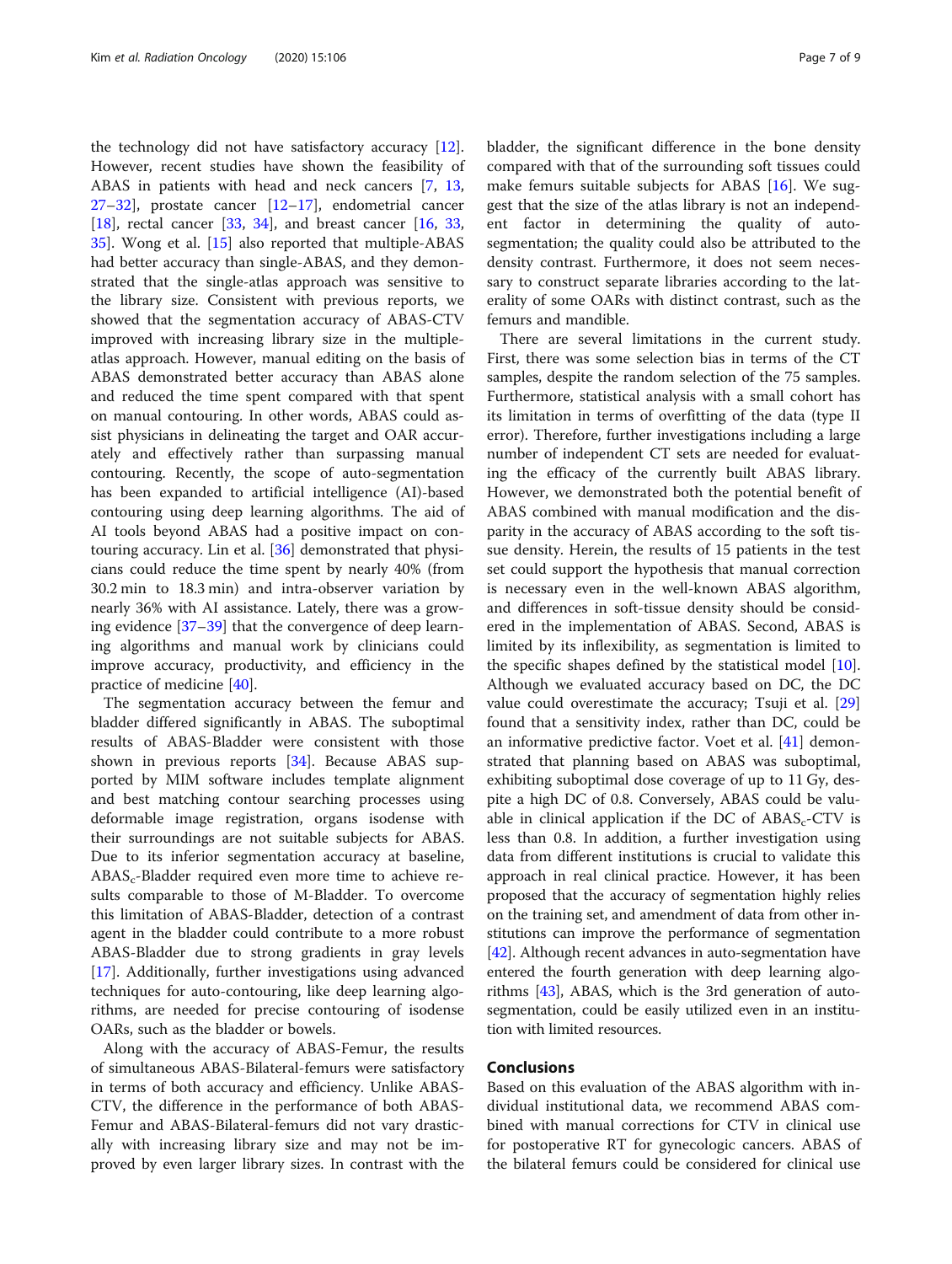<span id="page-7-0"></span>without manual correction. Highly variable, structures that are isodense with the surrounding tissue, such as the bladder, should be contoured manually rather than with ABAS. The implementation of ABAS with manual adjustment in daily clinical practice could change the workflow of physicians even in institutions with limited resources; however, further implementation of and investigations into AI with deep learning algorithms are still needed to improve the accuracy and efficiency of auto-contouring. In addition, further investigations on the feasibility of RT plans based on ABAS-generated contours for both CTV and OAR are still needed.

#### Supplementary information

Supplementary information accompanies this paper at [https://doi.org/10.](https://doi.org/10.1186/s13014-020-01562-y) [1186/s13014-020-01562-y](https://doi.org/10.1186/s13014-020-01562-y).

| <b>Additional file 1.</b> |  |
|---------------------------|--|
| <b>Additional file 2.</b> |  |

#### Abbreviations

ABAS: Atlas-based auto-segmentation; ABASc: Manually corrected atlas-based auto-segmentation; AI: Artificial intelligence; CTV: Clinical target volume; DC: Dice's coefficient; HD: Hausdorff distance; IMRT: Intensity-modulated radiotherapy; M-CTV: Manually contoured clinical target volume; OAR: Organ(s)-at-risk; RT: Radiotherapy

#### Acknowledgments

None.

#### Authors' contributions

Conception, design, and drafting of the manuscript were performed by NK and JSK. Data collection and interpretation were performed by NK, JSC, YBK, and JSK. All authors read and approved the final manuscript.

#### Funding

This work was supported by the Radiation Technology R&D program through the National Research Foundation of Korea funded by the Ministry of Science and ICT (NRF-2017M2A2A6A01071189).

#### Availability of data and materials

Data availability is limited due to institutional data protection law and confidentiality of patient data.

#### Ethics approval and consent to participate

This study was approved by the Health Institutional Review Boards of Yonsei University Hospital (No. 4–2019-0937). The requirement for informed consent was waived because of the retrospective nature of this study.

#### Consent for publication

Not applicable.

#### Competing interests

The authors declare that the research was conducted in the absence of any commercial or financial relationships that could be construed as a potential conflict of interest.

#### Author details

<sup>1</sup>Department of Radiation Oncology, Yonsei Cancer Center, Yonsei University College of Medicine, 50-1 Yonsei-ro, Seodaemun-gu, Seoul 03722, South Korea. <sup>2</sup> Department of Radiation Oncology, Samsung Medical Center, Sungkyunkwan University School of Medicine, 81 Irwon-ro, Gangnam-gu, Seoul 06351, Korea.

Received: 22 April 2020 Accepted: 5 May 2020 Published online: 13 May 2020

#### References

- 1. Klopp AH, Yeung AR, Deshmukh S, et al. Patient-reported toxicity during pelvic intensity-modulated radiation therapy: NRG oncology-RTOG 1203. J Clin Oncol. 2018;36(24):2538–44.
- 2. Mazzola R, Ricchetti F, Fiorentino A, et al. Weekly Cisplatin and volumetricmodulated arc therapy with simultaneous integrated boost for radical treatment of advanced cervical cancer in elderly patients: feasibility and clinical preliminary results. Technol Cancer Res Treat. 2017;16(3):310–5.
- 3. Gay HA, Barthold HJ, O'Meara E, et al. Pelvic normal tissue contouring guidelines for radiation therapy: a radiation therapy oncology group consensus panel atlas. Int J Radiat Oncol Biol Phys. 2012;83(3):e353–62.
- 4. Small W Jr, Mell LK, Anderson P, et al. Consensus guidelines for delineation of clinical target volume for intensity-modulated pelvic radiotherapy in postoperative treatment of endometrial and cervical cancer. Int J Radiat Oncol Biol Phys. 2008;71(2):428–34.
- 5. Jhingran A, Winter K, Portelance L, et al. A phase II study of intensity modulated radiation therapy to the pelvis for postoperative patients with endometrial carcinoma: radiation therapy oncology group trial 0418. Int J Radiat Oncol Biol Phys. 2012;84(1):e23–8.
- 6. Fuller CD, Nijkamp J, Duppen JC, et al. Prospective randomized doubleblind pilot study of site-specific consensus atlas implementation for rectal cancer target volume delineation in the cooperative group setting. Int J Radiat Oncol Biol Phys. 2011;79(2):481–9.
- 7. Ayyalusamy A, Vellaiyan S, Shanmugam S, et al. Feasibility of offline head & neck adaptive radiotherapy using deformed planning CT electron density mapping on weekly cone beam computed tomography. Br J Radiol. 2017; 90(1069):20160420.
- 8. Paganelli C, Meschini G, Molinelli S, et al. Patient-specific validation of deformable image registration in radiation therapy: overview and caveats. Med Phys. 2018;45(10):e908–e22.
- 9. Oh S, Kim S. Deformable image registration in radiation therapy. Radiat Oncol J. 2017;35(2):101–11.
- 10. Sharp G, Fritscher KD, Pekar V, et al. Vision 20/20: perspectives on automated image segmentation for radiotherapy. Med Phys. 2014;41(5): 050902.
- 11. Sykes J. Reflections on the current status of commercial automated segmentation systems in clinical practice. J Med Radiat Sci. 2014;61(3):131– 4.
- 12. Pejavar S. Computer-assisted, atlas-based segmentation for target volume delineation in whole pelvic imrt for prostate cancer. Int J Radiat Oncol Biol Phys. 2008;72(1):S148.
- 13. Sjöberg C, Lundmark M, Granberg C, et al. Clinical evaluation of multi-atlas based segmentation of lymph node regions in head and neck and prostate cancer patients. Radiat Oncol. 2013;8:229.
- 14. Greenham S, Dean J, Fu CK, et al. Evaluation of atlas-based autosegmentation software in prostate cancer patients. J Med Radiat Sci. 2014; 61(3):151–8.
- 15. Wong WK, Leung LH, Kwong DL. Evaluation and optimization of the parameters used in multiple-atlas-based segmentation of prostate cancers in radiation therapy. Br J Radiol. 2016;89(1057):20140732.
- 16. Velker VM, Rodrigues GB, Dinniwell R, et al. Creation of RTOG compliant patient CT-atlases for automated atlas based contouring of local regional breast and high-risk prostate cancers. Radiat Oncol. 2013;8:188.
- 17. Simmat I, Georg P, Georg D, et al. Assessment of accuracy and efficiency of atlas-based autosegmentation for prostate radiotherapy in a variety of clinical conditions. Strahlenther Onkol. 2012;188(9):807–15.
- 18. Young AV, Wortham A, Wernick I, et al. Atlas-based segmentation improves consistency and decreases time required for contouring postoperative endometrial cancer nodal volumes. Int J Radiat Oncol Biol Phys. 2011;79(3):943–7.
- 19. Georg P, Georg D, Hillbrand M, et al. Factors influencing bowel sparing in intensity modulated whole pelvic radiotherapy for gynaecological malignancies. Radiother Oncol. 2006;80(1):19–26.
- 20. Jhingran A, Salehpour M, Sam M, et al. Vaginal motion and bladder and rectal volumes during pelvic intensity-modulated radiation therapy after hysterectomy. Int J Radiat Oncol Biol Phys. 2012;82(1):256–62.
- 21. Jurgenliemk-Schulz IM, Toet-Bosma MZ, de Kort GA, et al. Internal motion of the vagina after hysterectomy for gynaecological cancer. Radiother Oncol. 2011;98(2):244–8.